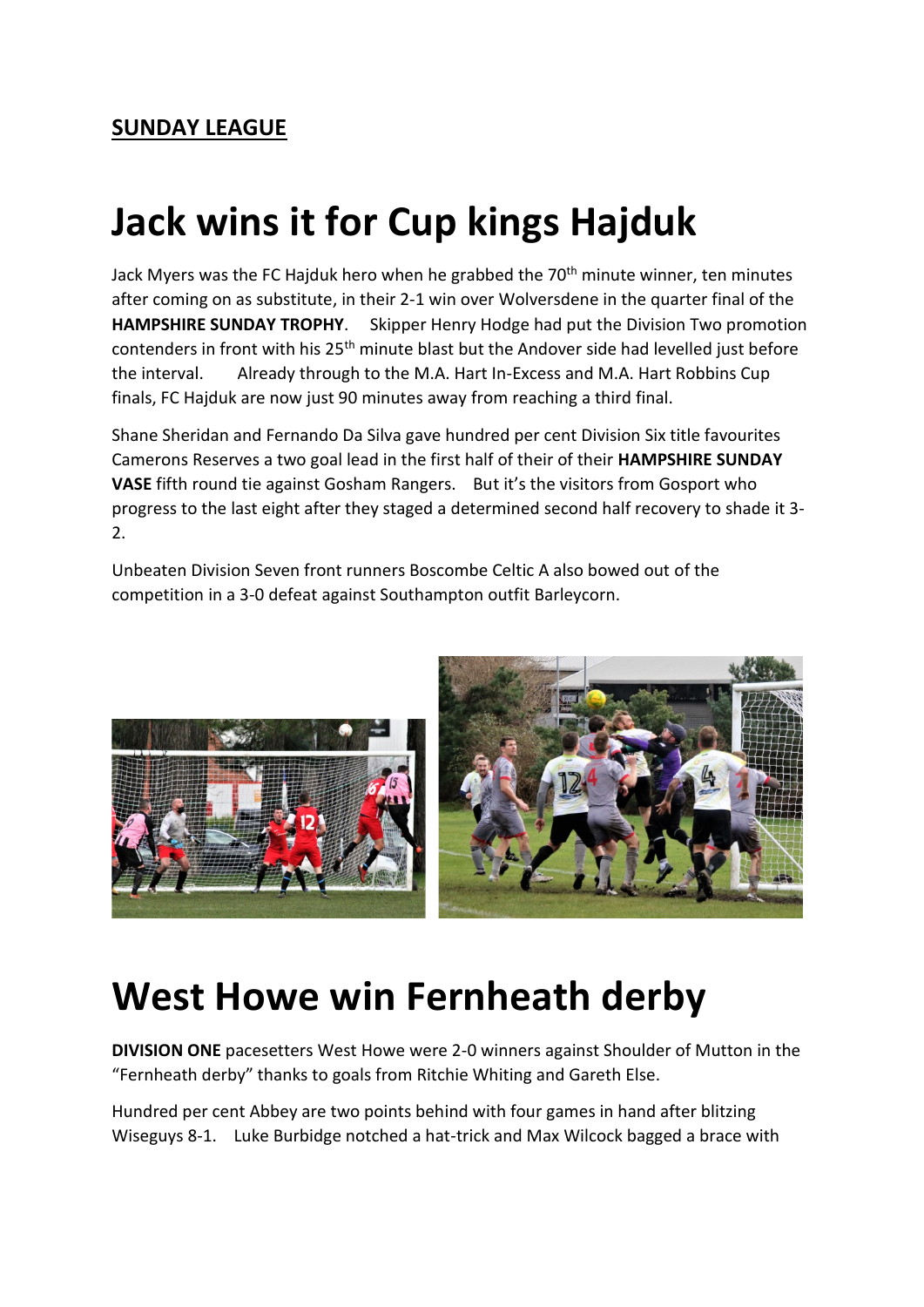Luke Delaney, Mickey Finch, and substitute Jamie Cooper adding one each while Danny Tourh scored Wiseguys' consolation goal.

Alex Whitehouse opened the scoring for East Christchurch SSC after just five minutes and they went on to get the better of Bournemouth Manor 3-0 with further goals from Dan Hancock and Levi Ridealgh to move up to third place in the table.

# **TGC eight points clear as rivals slip up**

TGC have a commanding eight point lead at the top of **DIVISION TWO** after sweeping Scott V aside 6-0 with goals from Louis Parkin, Adam Grange, Josh Saul, Joel Bevan, and substitutes Sam Smith and George Hardman.

Nearest rivals East Christchurch Athletic netted through Dominic Geasley and a Jayden Taylor hat-trick but were beaten 5-4 by Bournemouth Sports Mercury whose goals came courtesy of Tom Pepper, Kevin Crabb, Matt Underwood, and a couple of goals from Ollie Bolton.

Substitute Dan Parker struck for third placed Camerons but they went down 3-1 to NMO who netted through Ben Haffenden and a Matt Hillyar brace.

Nil Canadell scored both goals to give Bournemouth Athletic a 2-1 half time lead but Parkstone came back through substitute Harry Wroe, Jonathan Nicholls, Dylan Bennett, and Jamie O'Shea to win 4-2.

In the only game to take place in **DIVISION THREE,** Jaime Gil Martinez struck twice for title contenders Kirkfield United but they had to settle for a point when Max Brendish and substitute Luke Brown earned JP Morgan a 2-2 draw.

### **Rovers salvage point with late pen**

Shaun Page gave Poole Wanderers a 68th minute lead against **DIVISION FOUR** leaders Poole Rovers who salvaged a 1-1 draw courtesy of a Charlie Shears penalty four minutes from time.

Unbeaten Boscombe Celtic Reserves take over on top after their 6-1 triumph over Shane Stanley. Jordan Picken struck twice with Connor Picken, Carl Phillips. Alex Hawey, and substitute John Bailey adding one each while Tyler Rudd replied for the visitors.

Luke Scrimshaw was the four goal star of Allegro Park Rangers' 5-2 victory over Hordle Spurs. Cory Voysey was the other Rangers scorer while Spurs replied through Shaun Waterman and Liam Roberts.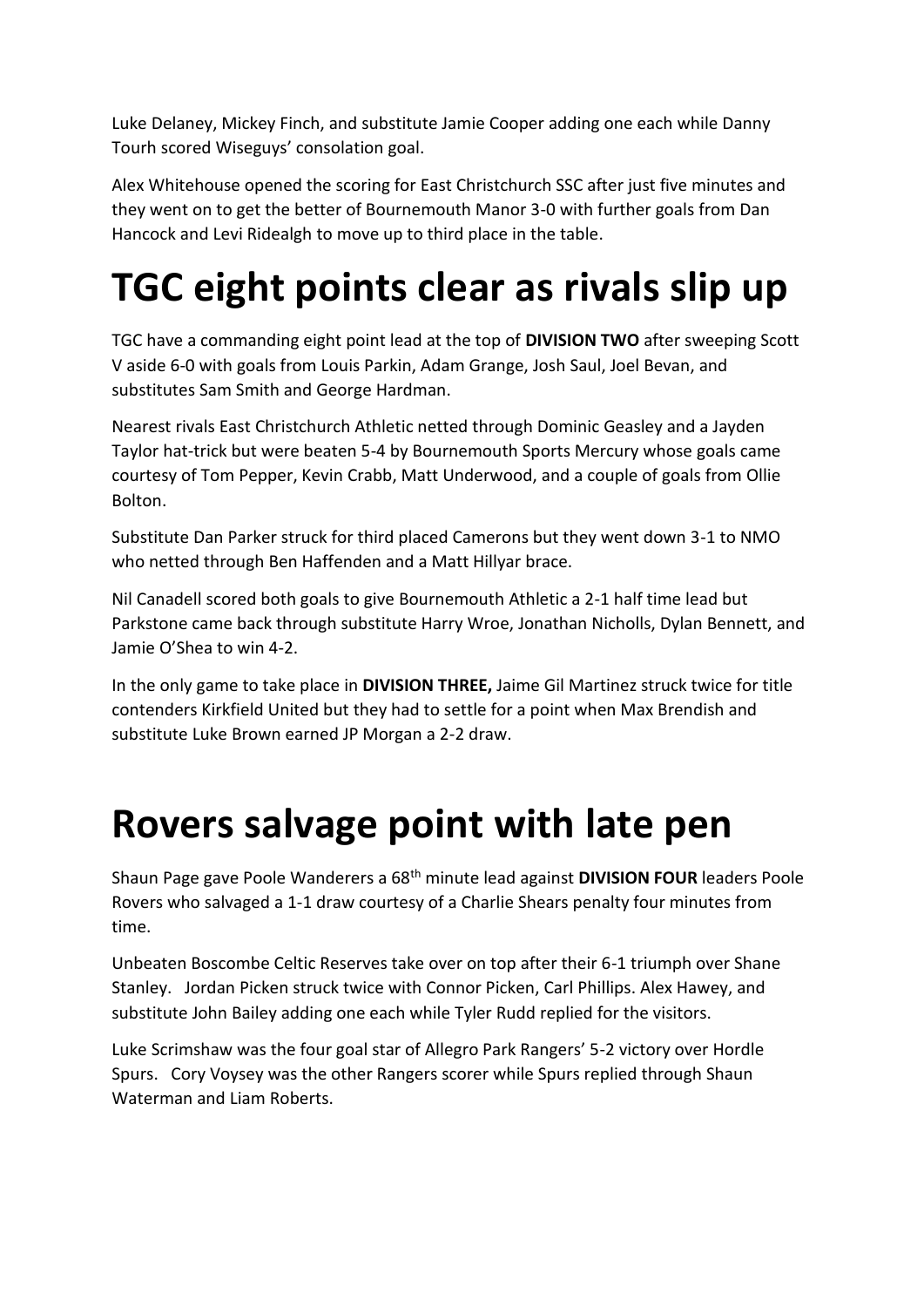# **Ace marksman Louie hits three**

Ace marksman Louie Dacombe bagged a hat-trick when second placed Forest United accounted for P.T.L.C. 4-0 in **DIVISION FIVE** with Max Thomas also on target.

Tony Williams and Joe Wood scored two each when Alderney Manor Reserves maintained their six point lead at the top of the table with a 6-0 drubbing of Bourne with Aaron Carrivick and substitute David Speed adding one each.

Rob Scadding led the way with a hat-trick when third placed Woodville Wanderers walloped Upton Sociedad 7-1. Barnaby Earl bagged a brace with Linton Robertson and James Hoff adding one each while Dan Rye scored Sociedad's consolation goal.

In the other Division Five game, Ryan Elsworth and Jamie Phillips netted for Wallisdown Wanderers but Academy were 6-2 winners thanks to Ayo Yanah, Andy Vigar, Brody Browning, Ryan Gorman, Jamie Power, and Sam Brian.

### **News blackout as Southside go top**

Southside Vipers go back on top of **DIVISION SIX** after their 6-2 victory over New Milton Borough. Charlie King scored both Borough goals but unfortunately, according to the Full Time website, the Southside "Lineup is not yet announced" hence no goal scorers.

Ryan Scadding and Kyle Joyce scored two each in third placed Parkstone Athletic's 6-0 triumph over Woodville Wanderers Reserves with George Deem and Alex Haynes also on target.

Meanwhile Wesley Hayward struck twice with Joe Banwell and Ben Searle adding one each to give Rushmere Reserves the upper hand 4-2 against Wessex Warriors who replied with goals from Patrick Jeans and substitute Hayden Bouchard.

### **Spurs Ressies are level with leaders**

Hordle Spurs Reserves are level on points with **DIVISION SEVEN** leaders Boscombe Celtic A after Ben Miller and Ben Light ensured a 2-0 success against Branksome Liberal.

Matt Richards struck twice for CST South United and Simon Teixceira added another but Muscliff Dynamos just got the better of them 4-3 thanks to Ben Mead, Ed Gibson, and a couple of goals from Morgan Jackson.